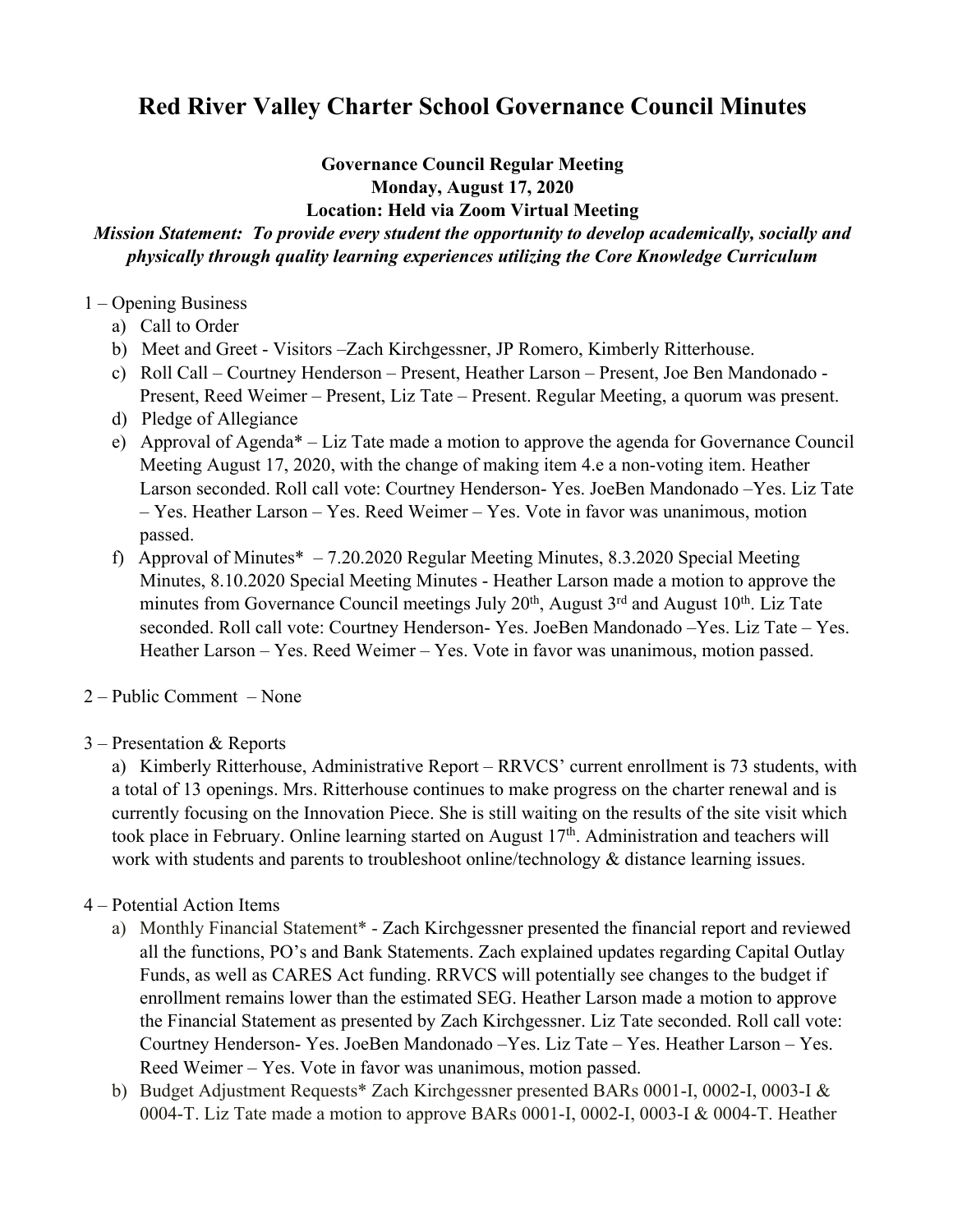Larson seconded. Roll call vote: Courtney Henderson- Yes. JoeBen Mandonado –Yes. Liz Tate – Yes. Heather Larson – Yes. Reed Weimer – Yes. Vote in favor was unanimous, motion passed.

- c) Title IX Policy\* Council reviewed Title IX policy including 4 documents, which was compiled by RRVCS legal representative. Heather Larson made a motion to approve the Title IX policy. Liz Tate seconded. Roll call vote: Courtney Henderson- Yes. JoeBen Mandonado – Yes. Liz Tate – Yes. Heather Larson – Yes. Reed Weimer – Yes. Vote in favor was unanimous, motion passed.
- d) COVID Policies Handbook\* Council reviewed the COVID Policies Handbook. Discussion was brought up whether it was necessary to prohibit teachers from driving themselves home in the case of illness. Also, the council requested clarity from our legal representative on the school's response to students with mask exemptions from healthcare professionals. Liz Tate made a motion to table the COVID Policies Handbook for a special meeting after getting clarification from the lawyer. JoeBen Mandonado seconded. Roll call vote: Courtney Henderson- Yes. JoeBen Mandonado –Yes. Liz Tate – Yes. Heather Larson – Yes. Reed Weimer – Yes. Vote in favor was unanimous, motion passed.
- e) Employee Return to Work Guidance Council reviewed the guidance which will be used by Administrator Kimberly Ritterhouse. No questions or points of concern were stated.
- f) Shared Leave Policy to replace current FMLA/CL Policy\* Heather Larson made a motion to approve agenda items 4.f, 4.g, 4.h & 4.i. Liz Tate seconded. Roll call vote: Courtney Henderson- Yes. JoeBen Mandonado –Yes. Liz Tate – Yes. Heather Larson – Yes. Reed Weimer – Yes. Vote in favor was unanimous, motion passed.
- g) Expanded Family Medical Leave Policy\*
- h) Supplemental Attendance Policy\*
- i) Vote to Change Physical Therapist\*
- j) Vote on MOA for Removal of Portables\* JP Romero from Cordova Contracting & Development LLC spoke on the removal of portables. Picuris Pueblo expressed interest in taking the portables, requesting that transportation cost be shared between parties. Being that the portables are owned by QISD, RRVCS intends to request their participation in sharing the expense. Liz Tate made a motion to approve the MOA for Removal of Portables. Heather Larson seconded. Roll call vote: Courtney Henderson- Yes. JoeBen Mandonado –Yes. Liz Tate – Yes. Heather Larson – Yes. Reed Weimer – Yes. Vote in favor was unanimous, motion passed.
- k) Vote on Contract for Construction of Buildings\* JP Romero presented to the council tentative plans for the new construction. Council reviewed current budget for construction. Mr. Romero explained payment process and possible construction completion scenarios if addition funds needed to be raised. Heather Larson made a motion to approve the contract with Cordova Contracting & Development LLC for the removal and design process for the construction of the new facility. JoeBen Mandonado seconded. Roll call vote: Courtney Henderson- Yes. JoeBen Mandonado –Yes. Liz Tate – Yes. Heather Larson – Yes. Reed Weimer – Yes. Vote in favor was unanimous, motion passed.

## 5 Old Business

a) Lease Renewal Contract between RRVCS & QISD\* - Council reviewed the lease and changes made by RRVCS legal representative. Reed Weimer made a motion to approve the Renewal